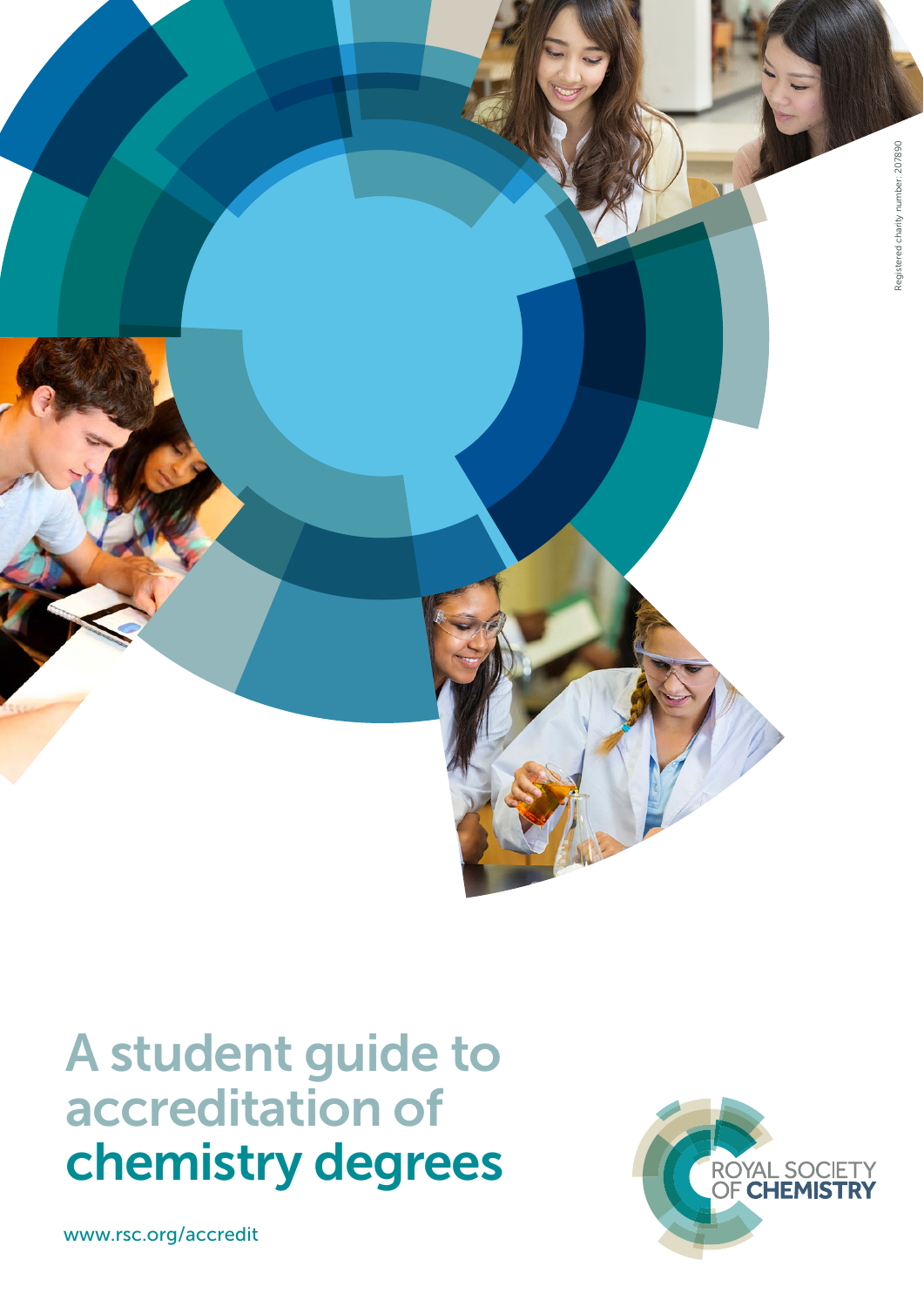# Introduction

If you're thinking about going to university you'll probably spend a lot of time researching which course to study and where to go. With so many universities and degree courses to choose from, making decisions about higher education can be challenging.

The Royal Society of Chemistry accredits many degrees in the chemical sciences, in the UK and worldwide. We do this to make sure that university chemistry courses provide the quality you expect from a degree. When you choose an accredited chemistry programme, you can be confident that you are getting a high quality education, providing the knowledge and key skills you need for a successful future.

# The meaning of accreditation

Accreditation means that the content and standard of the degree meet certain requirements in:

- the breadth of knowledge covered;
- the depth of knowledge gained;
- the practical skills you develop  $-$  300 hours for a BSc, 400 hours for an MChem/MSci;
- the type and amount of project work included;
- quality of external placements;<sup>1</sup>
- transferable skills you develop;<sup>2</sup>
- how students' work is assessed; and
- the overall quality of the programme.

We monitor the standard of accredited degree courses through these key requirements so that all you have to worry about is picking the right degree for you.

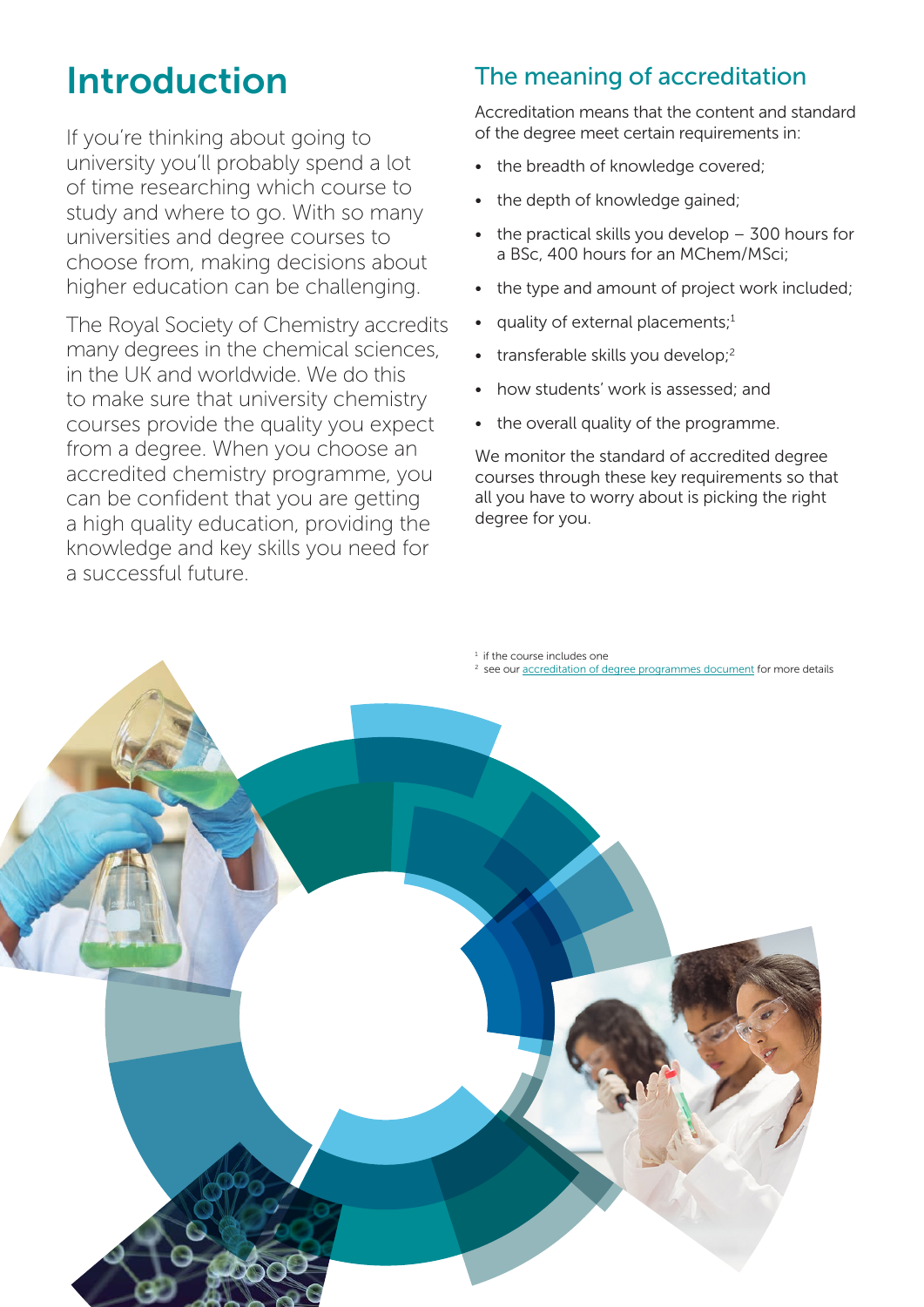#### The benefits of studying an accredited course

- Increases employability and enhances your CV – shows employers that your degree met a certain high standard.
- Great for job searching abroad global employers can recognise the quality of your degree.
- Access to professional qualifications during your career demonstrating that you are committed to your profession and that you have achieved an accredited standard of competence beyond your qualifications:
	- Easier admission to Associate (AMRSC) membership of the Royal Society of **Chemistry**
	- Have an advantage when applying for professional qualifications such as Chartered Chemist (CChem)<sup>3</sup>.
- External review your course has been approved by Chemistry Staff from other universities

## Types of accreditation

The Royal Society of Chemistry has been responsible for accrediting chemistry degrees for many years.

For undergraduate degrees, we accredit<sup>4</sup>:

- Bachelor's degrees (BSc)
- Integrated master's degrees (MChem and MSci)

For postgraduate degrees, we accredit:

• Master's degrees (Msc)

<sup>3</sup> [www.rsc.org/careers/cpd/practising-scientists](http://www.rsc.org/careers/cpd/practising-scientists) for more information on professional qualifications

4 Accredited master's degrees fulfil the academic requirements for CChem status, while accredited bachelor's degrees partially fulfil these requirements.